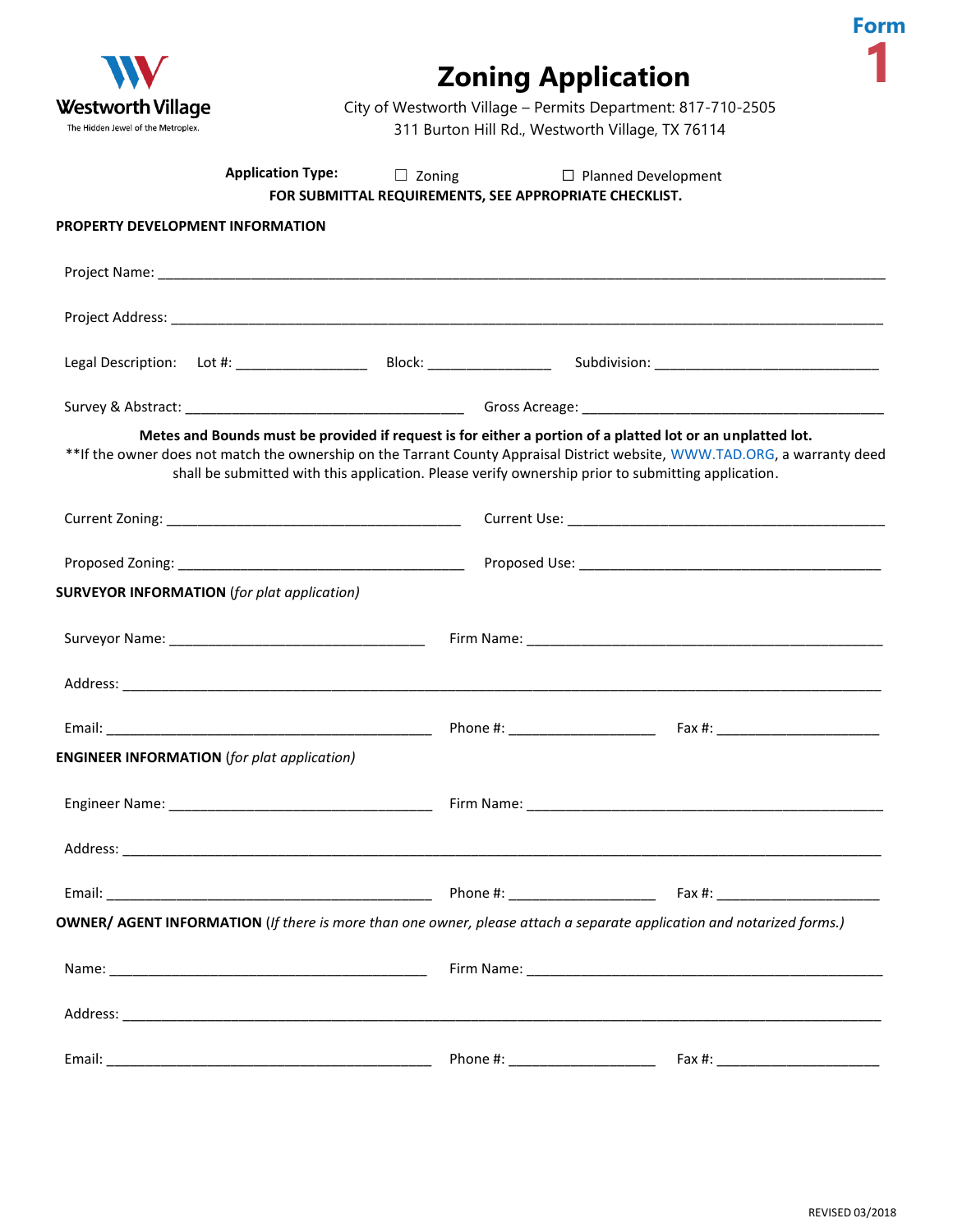

## **FOR INTERNAL CITY USE ONLY**

| А. | <b>PERMITS DEPARTMENT</b>                                                                                                                                                                                                                                                                                                                                                                   |    |                                  |                       |
|----|---------------------------------------------------------------------------------------------------------------------------------------------------------------------------------------------------------------------------------------------------------------------------------------------------------------------------------------------------------------------------------------------|----|----------------------------------|-----------------------|
|    |                                                                                                                                                                                                                                                                                                                                                                                             |    |                                  |                       |
|    |                                                                                                                                                                                                                                                                                                                                                                                             |    | Date: __________________________ |                       |
|    |                                                                                                                                                                                                                                                                                                                                                                                             |    |                                  |                       |
|    |                                                                                                                                                                                                                                                                                                                                                                                             |    |                                  |                       |
| В. | <b>CITY SECRETARY</b>                                                                                                                                                                                                                                                                                                                                                                       |    |                                  |                       |
|    | ப                                                                                                                                                                                                                                                                                                                                                                                           |    |                                  |                       |
|    | Public Hearing Ad Placed in Newspaper with Affidavit Requested                                                                                                                                                                                                                                                                                                                              |    |                                  |                       |
|    |                                                                                                                                                                                                                                                                                                                                                                                             |    |                                  |                       |
|    |                                                                                                                                                                                                                                                                                                                                                                                             |    |                                  |                       |
|    | P & Z Date: ____________________________ □ Approved □ Denied                                                                                                                                                                                                                                                                                                                                |    |                                  |                       |
|    |                                                                                                                                                                                                                                                                                                                                                                                             |    |                                  |                       |
|    | Council Date: _______________________ □ Approved □ Denied                                                                                                                                                                                                                                                                                                                                   |    |                                  |                       |
| C. | <b>BUILDING DEPARTMENT</b>                                                                                                                                                                                                                                                                                                                                                                  |    |                                  |                       |
|    | □ Application Approved □ Application Denied Signature: _________________________                                                                                                                                                                                                                                                                                                            |    |                                  | Date: _______________ |
|    |                                                                                                                                                                                                                                                                                                                                                                                             |    |                                  |                       |
|    |                                                                                                                                                                                                                                                                                                                                                                                             |    |                                  |                       |
| D. | <b>PUBLIC WORKS DEPARTMENT</b>                                                                                                                                                                                                                                                                                                                                                              |    |                                  |                       |
|    | □ Application Approved □ Application Denied Signature: _________________________                                                                                                                                                                                                                                                                                                            |    |                                  | Date: _____________   |
|    |                                                                                                                                                                                                                                                                                                                                                                                             |    |                                  |                       |
|    |                                                                                                                                                                                                                                                                                                                                                                                             |    |                                  |                       |
| Е. | <b>COMMUNITY DEVELOPMENT</b>                                                                                                                                                                                                                                                                                                                                                                |    |                                  |                       |
|    | Do plans need to be approved by City Engineer? $\Box$ Yes<br>$\Box$                                                                                                                                                                                                                                                                                                                         | No |                                  |                       |
|    | Have plans been approved by the City Engineer? $\Box$ Yes $\Box$ No <b>Attach engineer's findings</b>                                                                                                                                                                                                                                                                                       |    |                                  |                       |
|    | $\Box$ Application Approved<br>$\Box$ Application Denied                                                                                                                                                                                                                                                                                                                                    |    |                                  | Date: ____________    |
|    |                                                                                                                                                                                                                                                                                                                                                                                             |    |                                  |                       |
| F. | <b>RECORDS DEPARTMENT</b><br>PW5225-03a - Applications for zoning permits or variances. - Keep application for 5 years<br>٠<br>PW5225-03b - Copies of zoning permits or variances or a log or other form of record evidencing their issuance, showing to whom the permit or<br>٠<br>variance was issued, the property to which it applies, and the zoning classification - Keep permanently |    |                                  |                       |